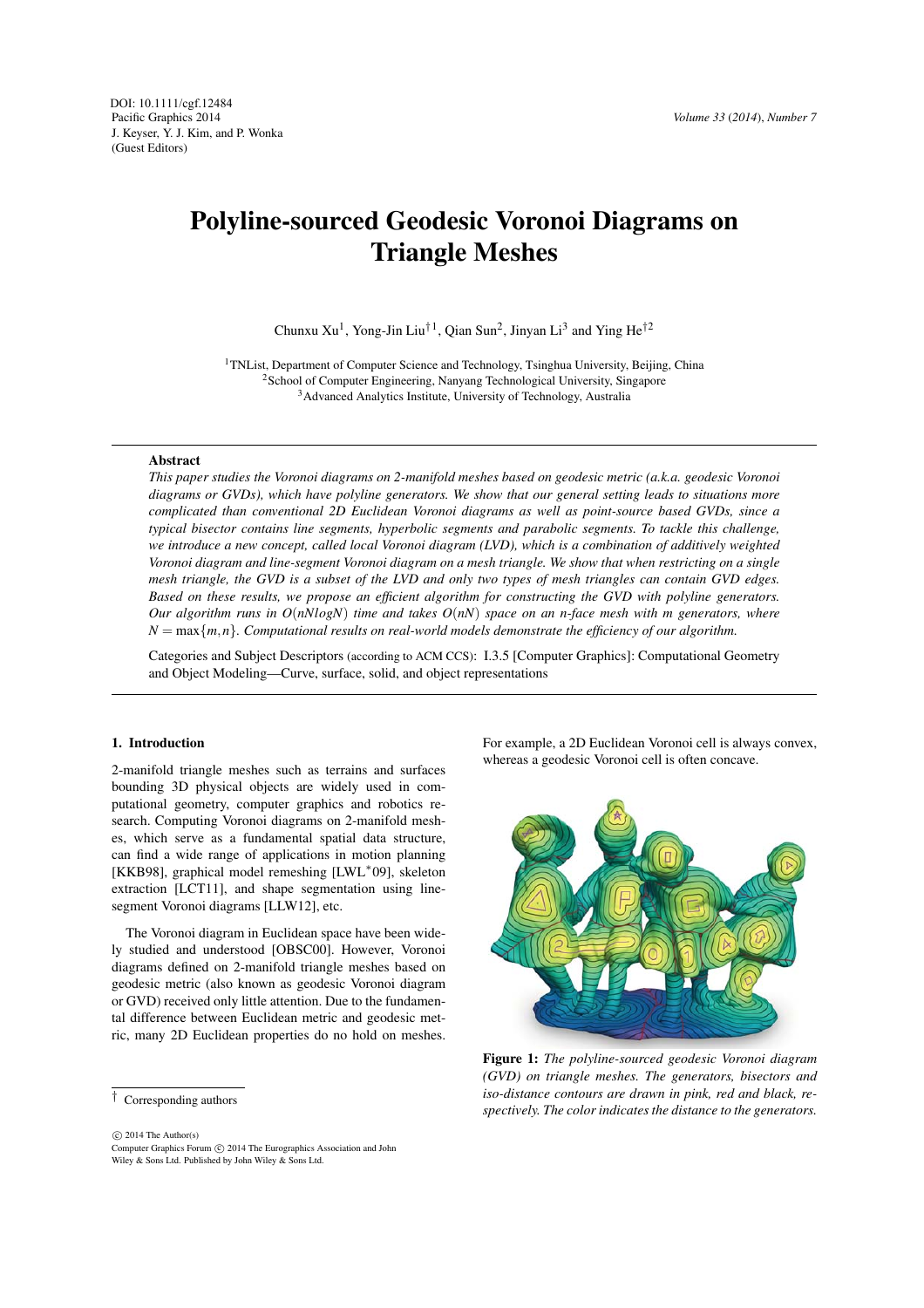In this paper, we investigate the GVDs in a more *general* setting, where the generators are polylines (Figure 1). We show that a typical GVD bisector may contain line segments, hyperbolic segments and parabolic segments. To tackle this challenge, we introduce a new concept, called *local Voronoi diagram*, or LVD, which is a combination of additively weighted Voronoi diagram and line-segment Voronoi diagram defined locally in the plane of a single mesh triangle. We show that when restricting on a mesh triangle, the GVD is a subset of the LVD. Moreover, only two types of mesh faces can contain GVD edges.

Guided by these results, we propose an efficient algorithm for constructing the exact GVD with polyline generators. Our algorithm can be integrated into the MMP framework [MMP87] in a seamless manner: once the MMP algorithm terminates, both the geodesic distance and the GVD are readily available. Such a feature fundamentally distinguishes our method from the existing GVD methods, which often separate the geodesic distance computation and Voronoi diagram construction. Inheriting the high performance of the MMP algorithm [SSK∗05,LZH07,Liu13], our algorithm runs in  $O(nN \log N)$  time and takes  $O(nN)$  space on an *n*face mesh with *m* generators, where  $N = \max\{m, n\}$ . Computational results on real-world models demonstrate the efficieny and robustness of our algorithm.

The rest of the paper is organized as follows. Section 2 briefly reviews the realted work. Section 3 presents preliminary background on geodesic distance computation. Section 4 documents our main results on GVD with polyline generators, followed by our algorithm for constructing GVD in Section 5. Section 6 shows the experimental results and Section 7 concludes the paper. Due to the space limit, we present the lengthy proof and some implementation details in the Supplemental Material.

# 2. Related Work

# 2.1. Discrete Geodesics

Finding shortest paths on triangle meshes is often referred to as discrete geodesic problem [MMP87]. The discrete geodesic can be computed by either PDE methods [KS98, CWW13] or computational geometry methods [MMP87, CH90, Liu13, YWH13]. Although PDE methods are fast, they provide only the approximate solutions (e.g., the first-order approximation by the fast marching method [KS98]). Since we need geometric structures that provide exact discrete geodesic information and sufficient information of trimmed bisectors for mutiple sources [LCT11], in this work we focus on the MMP method [MMP87].

The MMP method partitions each mesh edge into a set of intervals, called windows, over which the exact geodesic distance and path can be computed. The windows are propagated across the mesh faces using a priority queue in a conitnuous Dijkstra-like manner, and child windows are generated

during the propagation. Different implementation techniques have been proposed [SSK∗05, LZH07, Liu13] that make the MMP method one of the fastest exact geodesic computation methods.

### 2.2. Voronoi Diagrams

There is a large body of literature of Voronoi diagrams with non-point sources in Euclidean space, including line segments, circular arcs, parametric curves, etc. The reader is referred to [OBSC00] as an overview.

For non-Euclidean domains, a few research efforts have been devoted to constructing Voronoi diagrams with pointsources on smooth manifolds, such as the sphere  $\mathbb{S}^2$ [AP85, NLC02], regular parametric surfaces [KWR97], the hyperbolic space  $\mathbb{H}^2$  [OT96] and Riemannian manifolds [BDG13], where one can measure the geodesic distance analytically using differential forms.

In computer graphics and related fields, many models are represented by the non-differentiable polyhedral surfaces. Computing Voronoi diagrams on discrete surfaces is challenging, since many properties on the smooth manifold do not hold any longer. Kimmel and Sethian [KS99] computed Voronoi diagrams on meshes using the fast marching method (FMM) [KS98]. It is known that the FMM provides only the first-order approximation of the geodesic distance and it may produce poor results on meshes with irregular triangulation. Based on the exact discrete geodesic distance, Liu et al. [LCT11, LT13, LXHK14] studied the analytic structure of isocontours, bisectors and GVD with point sources. They also proposed practical algorithm for computing GVD with point sources in  $O(n^2 \log n)$  time, where *n* is the number of triangle faces. The medial residue, a concept related to GVD, was studied in [CJL13] that is a finite curve network homotopy equivalent to the original mesh.

Unlike existing research efforts, which were devoted to either Voronoi diagrams with non-point sources in Euclidean domain, or Voronoi diagrams with point sources on surfaces, our paper focuses on geodesic Voronoi diagrams with polyline sources, a more general and challenging problem.

### 3. Preliminary

Let  $M = (V, E, F)$  be the triangle mesh, where *V*, *E* and *F* are the set of vertices, edges and faces, respectively. Given points *p*,*q* ∈ *M*, denote by  $γ(p, q)$  the geodesic path between *p* and *q*, and *d*(*p*,*q*) the geodesic distance.

### 3.1. Point-source geodesic distance

Given an internal vertex  $v \in V$ , we call *v convex*, *Euclidean*, or *saddle*, if *v*'s total angle is *less than*, *equal to*, or *greater than*  $2\pi$ . Assume  $s \in V$  is the source point. Imagine a point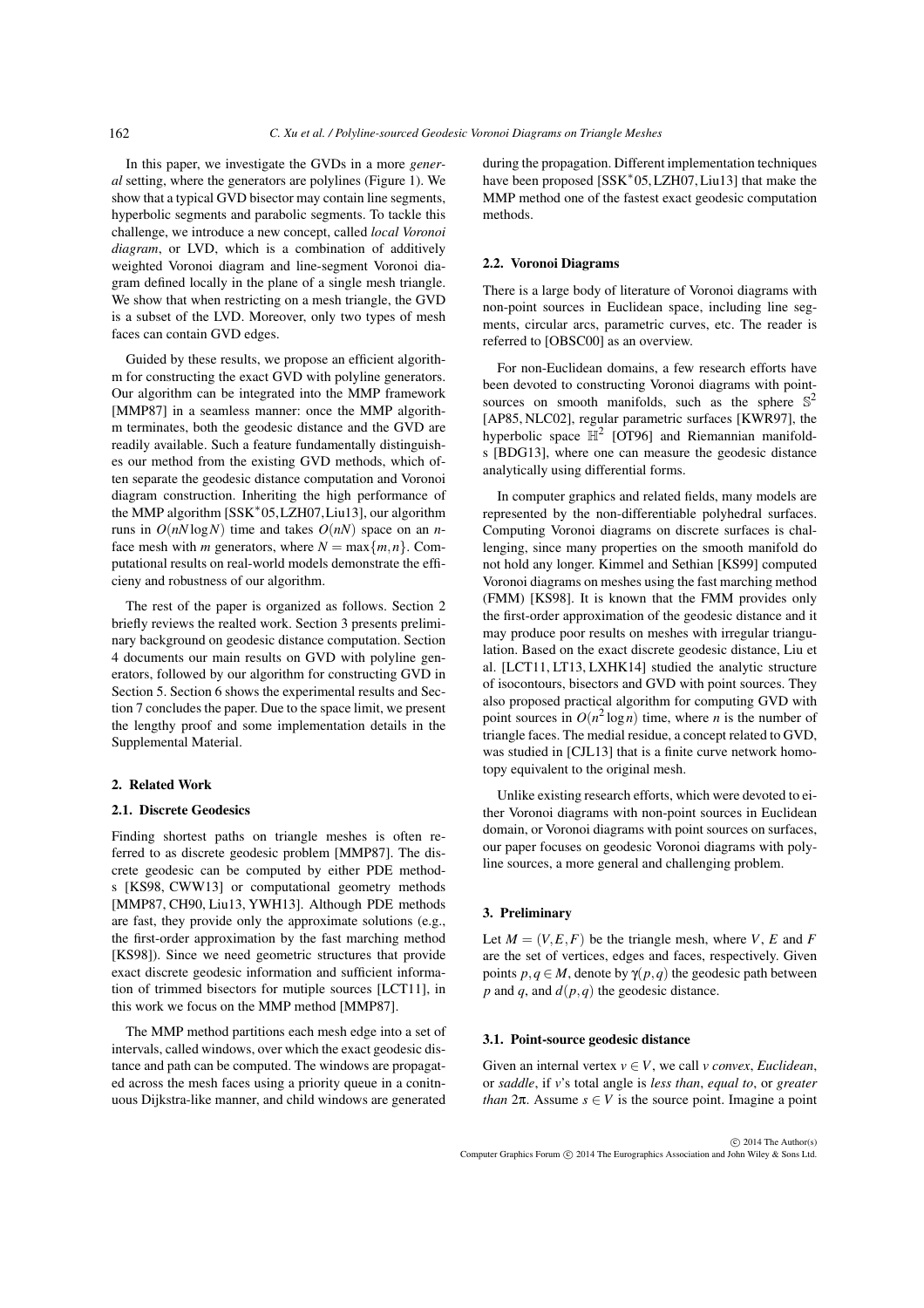light source is placed at *s*, the geodesic paths can be visualized as rays emanating from the source *s* in all tangent directions. Mitchell et al. [MMP87] showed that a geodesic path from the source  $s$  to a vertex  $v_i$  passes through a sequence of mesh faces. Inside a triangle, a geodesic path must be a

straight line. When crossing over an edge, a geodesic path must correspond to a straight line if the two adjacent faces are unfolded into a common plane. It is well known that a geodesic path cannot pass through a spherical vertex, since perturbing the path a bit off the spherical vertex reduces the path length. When passing through a saddle vertex *q*, a geodesic path γ(*s*,*q*) can split into multiple paths, which form a fan shaped area, denoted by  $\langle \gamma(s,q) \rangle$ . See the right inset. Saddle vertex is also called *pseu-*



*do* source in the discrete geodesic algorithm, since it can illuminate the fan shaped area.

To compute the geodesic paths and distances on meshes, the MMP algorithm partitions each mesh edge into a set of intervals (called *windows*), in which all geodesic paths to the source share the same face sequence.

Definition A window *w* associated to a half edge *e* is a 6 tuple  $(a, b, d_0, d_1, \sigma, e)$ , where

- •*a* and *b* are the left and right endpoints of the interval;
- •σ is the distance from the source to the pseudo source, which is the nearest saddle vertex (if exists) to *w*;  $\sigma = 0$ when there is no saddle vertex on the geodesic path;
- $\bullet$ *d*<sub>0</sub> and *d*<sub>1</sub> are the distances from the edge endpoints to the pseudo source.

To simplify the expression, we also use 2-tuple  $w =$ (*A*,*B*) to represent the endpoints of window *w*. Clearly, the geodesic distance from the source to a window *w* can be computed by positioning the (pseudo-)source in  $\mathbb{R}^2$  and measuring the Euclidean distance. To compute the singlesource geodesic distance on *M*, we need to iteratively propagate the windows across the adjacent triangle, which yields new windows on the opposite half edge(s).

The MMP algorithm maintains a priority queue  $\mathcal{Q}$  of windows, which represents the wavefront. The window's priority is determined by its distance to the source. The shorter the distance, the higher the priority the window has. Initially, Q consists of the windows that cover the edges facing the source. The algorithm computes the geodesic distance iteratively. For each iteration, it takes the window *w* with the highest priority from Q, propagates *w* across the adjacent trithe source. The algorithm computes the geodesic distance<br>iteratively. For each iteration, it takes the window w with the<br>highest priority from  $Q$ , propagates w across the adjacent tri-<br>angle to produce child window(s)  $\$ the above steps until the set  $Q$  is empty.



Figure 2: Left: the point-source window  $w_0$  on edge  $\overline{v_1v_2}$ *admits light rays emanating from the (pseudo-)source into the triangle*  $\Delta v_1 v_2 v_3$  *and its borders define the illuminated regions (child windows w*<sup>1</sup> *and w*2*) on the other sides of*  $\triangle$ *v*<sub>1</sub>*v*<sub>2</sub>*v*<sub>3</sub>*. Middle: the line-source window acts similarly to the point-source window, except all the light rays are par*allel. Right: consider two line-sources  $g_1$  and  $g_2$  in a trian*gle*  $\triangle v_1v_2v_3$ *. There are* 10 *windows covering the three sides* of  $\triangle v_1v_2v_3$ . Among them,  $w_2$ ,  $w_3$ ,  $w_5$ ,  $w_8$  and  $w_9$  are line*source windows, which are created by orthogonal projection of the line sources onto the sides. The other windows are point-source windows, where the sources are the end points of the generators.*

### 3.2. Polyline-source Geodesic Distance

The window defined in Section 3.1 is also called pointsource window, since it admits light rays emanating from a point light source. The polyline-source geodesic distance was studied in [BK07, FS07, XYH11]. To compute geodesic distance with polyline generators, one needs to extend the point-source window to the line-source window so that directional light can come into the window. Similar to the point-source window, a line-source window associated to a half edge *e* is also a 6-tuple  $(\vec{d}, a, b, d_0, d_1, e)$ , where  $\vec{d}$  is the light direction (i.e., perpendicular to the source line segment), and the other 5 arguments are the same as the pointsource window. Figure 2 shows an example of point- and line-source windows in a triangle. However, unlike the pointsource window, a line-source window does not have pseudosource, since all of the light rays emanate directly from the line segment.

We denote by  $s(w)$  the *pseudo-source* of a window *w* if it is a point-source window, or the *source line segment* if *w* is a line-source window. Furthermore, when we use the symbol  $s(w)$  in a 2D context, i.e., parameterizing the window *w* onto  $\mathbb{R}^2$ , it refers to the *2D position* of the pseudo-source or the source line segment.

When two windows  $w_1$  and  $w_2$  on edge *e* have a nonempty intersection  $\delta = w_1 \cap w_2$ , we must decide which of the windows defines the minimal distance for each point in δ. This can be done by finding the point  $p \in \delta$  where the distance provided by *w*<sup>1</sup> and *w*<sup>2</sup> are equal.

### 4. GVD with Polyline Generators

Let  $\mathcal{G} = \{g_i | g_i \in M, i = 1, \dots, m\}$  be the set of generators (either points or polylines). The geodesic Voronoi cell asso-

-Computer Graphics Forum -c 2014 The Eurographics Association and John Wiley & Sons Ltd.  $\odot$  2014 The Author(s)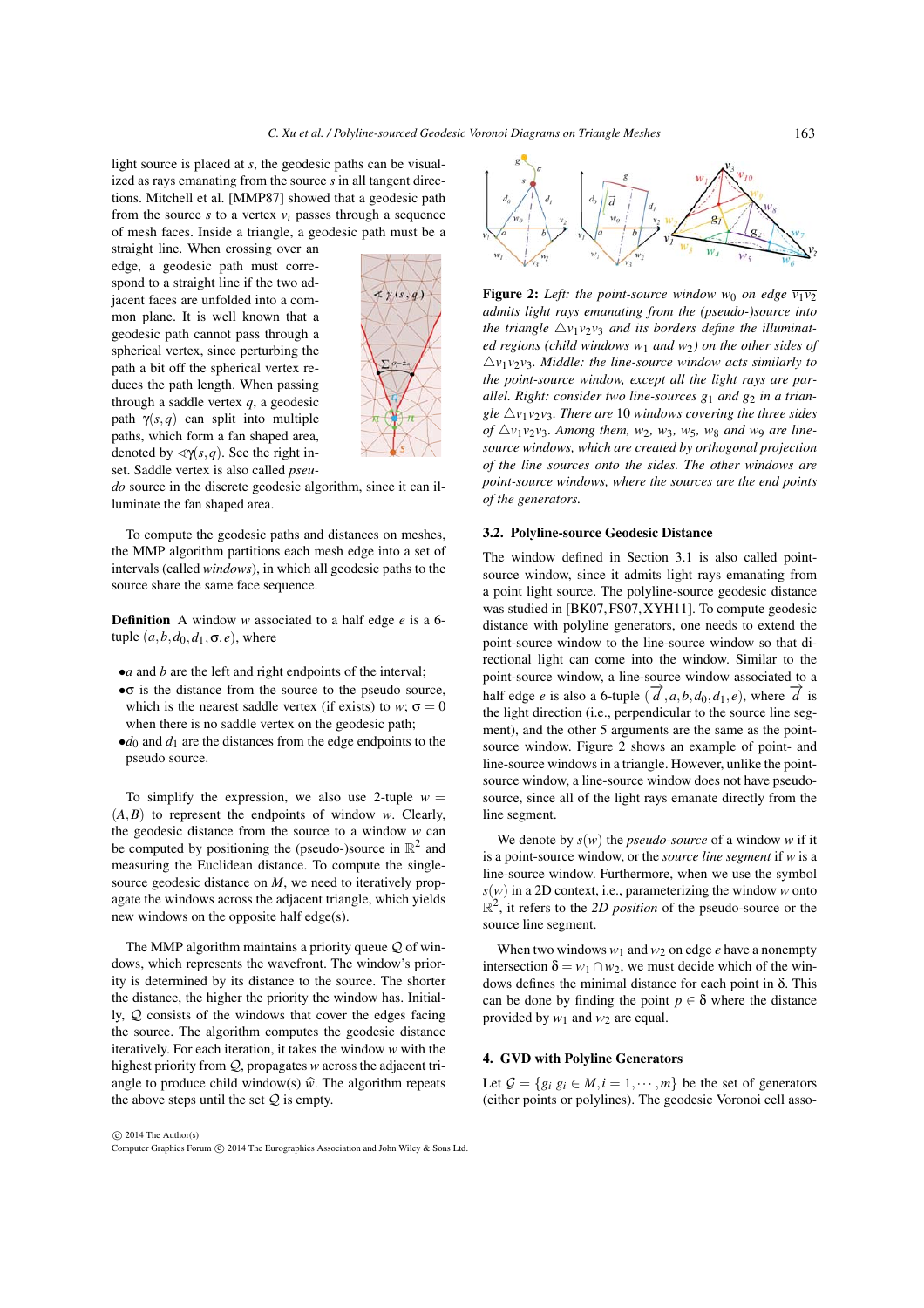*C. Xu et al. / Polyline-sourced Geodesic Voronoi Diagrams on Triangle Meshes*



Figure 3: *The bisector of generators g*<sup>1</sup> *and g*2*. (a) The bisector is a 2D region, when both g*<sup>1</sup> *and g*<sup>2</sup> *are points, a saddle vertex v is equidistant from the sources (i.e.,*  $\sigma_1 = \sigma_2$ ), and the two fan shaped regions overlap (i.e.,  $\prec\!\gamma(g_1,\nu)\cap\prec\!\gamma(g_2,\nu)\neq\emptyset$ ). *Then any point in the overlapped region (in yellow) is on the bisector. (b) The bisector is a line segment when both generators are points and*  $\sigma_1 = \sigma_2 = 0$ *. (c) The bisector is a hyperbolic segment when both generators are points and*  $\sigma_1 \sigma_2 \neq 0$ *. Assume*  $\sigma_1 > \sigma_2$ *, then the bisector is the branch close to g<sub>1</sub>; (d) The bisector is a parabolic segment when one generator (say g<sub>1</sub>) is a point and the other is a line. The focus of the parabola is the pseudo source of the point-source window w*1*, while the directrix L is parallel to the line-source window w<sub>2</sub>, and is*  $\sigma_1$  *apart.* (e) The bisector is a line segment when both w<sub>1</sub> and w<sub>2</sub> are line-source *windows and* β(*g*1,*g*2) *bisects the angle formed by the (extension) of two generators.*

ciated with generator *gi* is defined as

$$
\{VC(g_i)|x \in M, d(x, g_i) \leq d(x, g_j), \forall g_j \in \mathcal{G}\}
$$

In this section, we first investigate the geometry of bisectors, and then introduce a concept, called local Voronoi diagram, which is built upon the local information inside a single triangle. We show that a GVD restricted on a triangle is a subset of an LVD. Next, we show that there are only two types of triangles that can contain GVD bisectors.

# 4.1. Bisectors

164

We denote by  $\beta(p,q)$  the bisector between generators *p* and *q*. We also abuse the notation by using  $\beta(w_i, w_j)$  to denote the bisector between  $w_i$  and  $w_j$ 's pseudo-sources. The following property shows that the bisectors of GVDs with polyline generators have more complicated situation than 2D Euclidean Voronoi diagrams and GVDs with point sources.

**Property 4.1** Let  $g_1, g_2 \in M$  be two distinct generators (points or polylines) on the mesh *M*. Bisector  $\beta(g_1, g_2)$  can contain line segments, hyperbolic segments, parabola segments and even a 2D region.

*Proof* Let  $p \in \beta(g_1, g_2)$  be a point on the bisector. The locus of *p* depends on the following conditions:

**Case 1:** when both  $g_1$  and  $g_2$  are points. Let  $s_i$  be the pseudosource on path  $\gamma(g_i, p)$ ,  $i = 1, 2$ . Note  $s_i$  coincides with  $g_i$  if  $\gamma(g_i, p)$  does not pass through any saddle vertex.

- Case 1.1: when  $\sigma_1 = \sigma_2 = 0$ , *p* is on the line segment bisecting the parameterized points  $g_1$  and  $g_2$ . See Figure 3(b).
- Case 1.2: when  $\sigma_1 + \sigma_2 > 0$ , i.e., at least one of them is non-zero. Point *p* satisfies  $\sigma_1 + d(s_1, p) = \sigma_2 + d(s_2, p)$ and it is on a hyperbola with foci  $s_1$  and  $s_2$ . See Figure  $3(c)$ .
- Case 1.3: when  $s_1 = s_2 \triangleq v$ . This implies the pseudosource *v* is *equidistant* to the two generators. Thus, any



Figure 4: *Given a point light at the pseudo-source or a directional light from the line-source, the endpoints of the window w define the illuminated region l*(*w*)*.*

point  $q \in \langle \gamma(g_1, v) \cap \langle \gamma(g_2, v) \rangle$  is equidistant to  $g_1$  and *g*2. See Figure 3(a).

**Case 2:** when one generator (say  $g_1$ ) is a line segment and the other is a point. Let  $s_2$  be the pseudo-source on path *γ*(*p*,*g*<sub>2</sub>). Then *p* satisfies  $d(p, g_1) = d(g_2, s_2) + d(p, s_2)$  and  $p$  is on a parabola with foci  $g_1$  and directrix parallel to  $g_2$ . See Figure 3(d).

Case 3: when both generators are line segments. Then *p* is on the bisector of the angle formed by the  $g_1$  and  $g_2$  or their extensions. See Figure 3(e).  $\Box$ 

Due to floating-point computation, it is very unlikely that two geodesic paths are of exactly the same length. Therefore, Case 1.3 is extremely rare in reality and we ignore it to simplify our analysis and computation.

To measure how much light can admit into the window, we define the window's illuminated region.

Definition Let *w* be a window on edge *e*. The *illuminated region* of *w*, denoted by  $l(w)$ , is the region lying on the side which is opposite to  $s(w)$ . The *border* of  $l(w)$  consists of *w* and the two rays emanating from *s*. See Figure 4.

**Definition** Given an edge *e* and two *adjacent* windows  $w_1 =$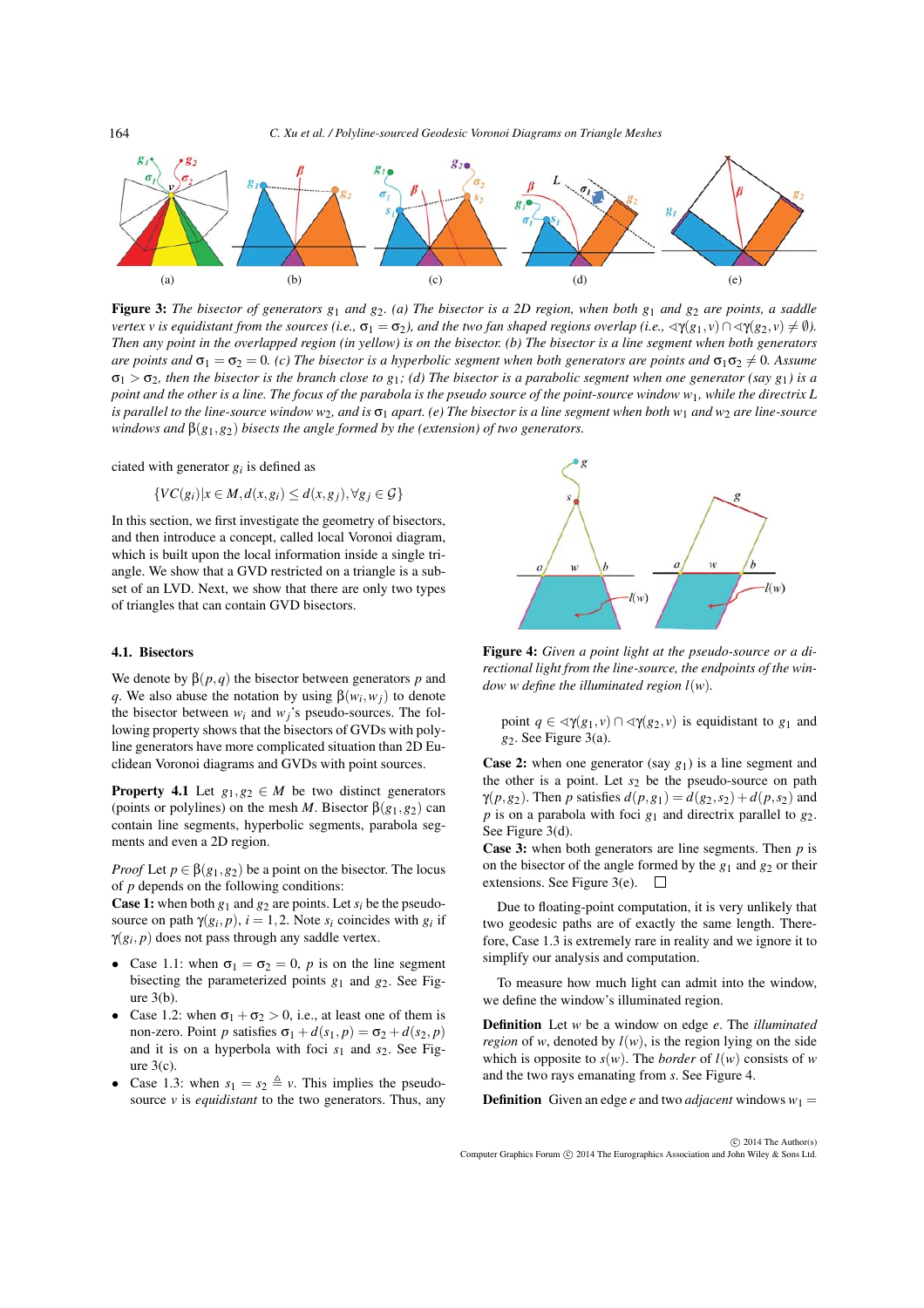

**Figure 5:** Co-illuminated regions are defined for two adjacent windows  $w_1 = (a, b)$  and  $w_2 = (b, c)$  on edge e. If the generators *are on the same side of e, the co-illuminated region (in yellow) is the intersection of w*<sup>1</sup> *and w*2*'s illuminated region. Otherwise, let* w<sub>3</sub> *be the parent window that can illuminate e from the other side. w<sub>2</sub> <i>is obtained by trimming w<sub>3</sub>'s child window with w<sub>1</sub>. Then the co-illuminated region (in yellow) is*  $c(w_1, w_3) = l(w_1) \cap l(w_3)$ *. (a)(b) Both generators are points. (c)(d) One generator is a point and the other is a line segment. (e)(f) Both generators are line segments.*

 $(a,b) ∈ e$  and  $w_2 = (b,c) ∈ e$ , their *co-illuminated region*, denoted by  $c(w_1, w_2)$ , is defined as follows:

(1) if  $s(w_1)$  and  $s(w_2)$  are on the same side of *e*,  $c(w_1, w_2)$  is the intersection of their illuminated regions, i.e.,  $c(w_1, w_2) =$ *l*(*w*<sub>1</sub>)∩*l*(*w*<sub>2</sub>).

(2) otherwise, assume  $s(w_2)$  is a generator on the other side of *e* and  $w_3$  is the parent window of  $w_2$ . Then  $c(w_1, w_2)$ is the intersection of  $w_1$  and  $w_3$ 's illuminated regions, i.e.,  $c(w_1, w_2) = l(w_1) \cap l(w_3)$ . See the yellow regions in Figure 5.

Property 4.2 Upon the termination of the MMP algorithm, two adjacent windows *wi* and *wj* have a *non-empty* coilluminated region. Moreover, bisector  $\beta(w_1, w_2)$  is in the co-illuminated region  $c(w_1, w_2)$ .

*Proof* See the Supplemental Material. □

### 4.2. Local Voronoi Diagrams (LVDs)

Consider a triangle  $t = (v_1, v_2, v_3) \in F$ . Upon the termination of the MMP algorithm, each edge of *t* is covered by a set of non-overlapping windows. Let  $\mathcal{P}(t) = \{s(w) | \forall w \in \mathcal{P}(t) \}$  $e(v_i, v_j), i, j = 1, 2, 3, i \neq j$  denote the set of pseudo-sources and line-sources for all windows on *t*'s edges.

Definition A local Voronoi diagram on a triangle *t*, denoted by  $\mathcal{L}(t)$ , is the combination of additively weighted Voronoi diagram and line-segment Voronoi diagram restricted on *t* with  $P(t)$  as generators. The weight of a window *w* is the distance from its pseudo-source to the source if *w* is a pointsource window, and 0 otherwise.

Property 4.3 Each LVD edge bisects two windows, and it does not intersect their borders.

### *Proof* See the Supplemental Material.  $\Box$

Property 4.3 tells us that the window's sources or pseudosources can fully determine the bisector and there is no need to trim an LVD edge with window's borders. This observation can simplify the LVD construction significantly.



Figure 6: *The relationship between GVD and LVD. The point-source windows and line-source windows are drawn in yellow and purple respectively. (a) The LVD edges consist of hyperbolic segments (green), parabolic segments (red) and line segments (cyan). (b) The GVD edges (blue) are a subset of the LVD edges.*

Let us denote by  $G(t)$  the GVD restricted on triangle *t*. The following property reveals the relationship between LVD and GVD.

Property 4.4 The GVD restricted on a triangle *t* is a subset of the LVD on *t*, i.e.,  $\mathcal{G}(t) \subset \mathcal{L}(t)$ .

*Proof* See the Supplemental Material.  $\Box$ 

Remark Note that the converse of Property 4.4 is not true in general. For example, consider two point-source windows  $w_1 \in e$  and  $w_2 \in e$ , which share the *same* generator but have *different* pseudo-sources  $s(w_1) \neq s(w_2)$ . Obviously,  $\beta(w_1, w_2) \in \mathcal{L}(t)$  and  $\beta(w_1, w_2) \notin \mathcal{G}(t)$ . Figure 6 shows an example of the LVD and the GVD on a triangle.

### 4.3. Triangles Containing GVD Edges

Since the GVD restricted on a triangle is just a subset of the LVD on the same triangle, one can adopt a simple approach for constructing the GVD: first, construct the LVD on each mesh face and then find the LVD edges which belong to the GVD. However, this naïve method is not efficient at all, since

-Computer Graphics Forum -c 2014 The Eurographics Association and John Wiley & Sons Ltd.  $\odot$  2014 The Author(s)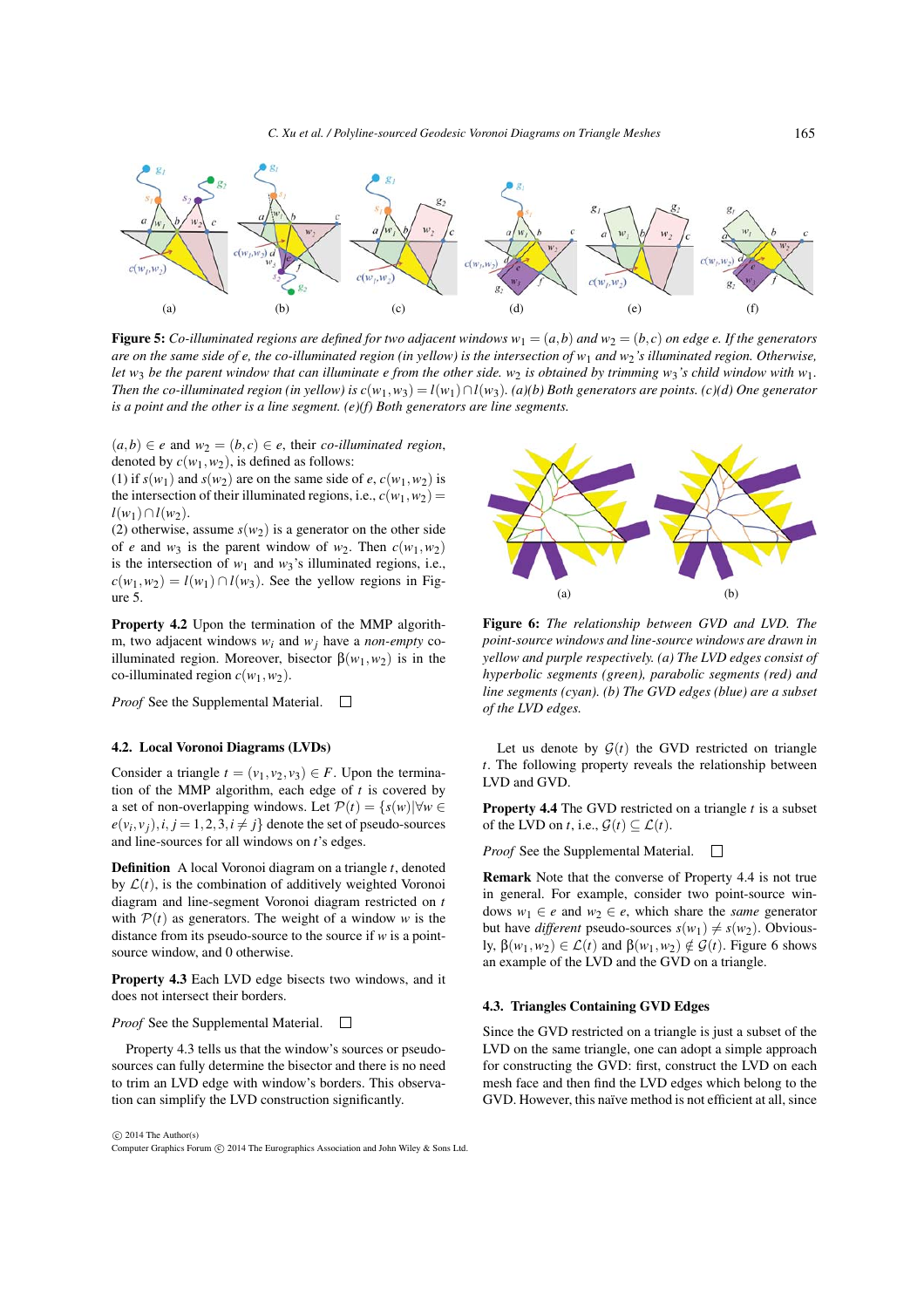

Figure 7: The blue curve is the bisector of sources  $s_0$  and *s*1*, and the red curves are geodesic paths. In the inset, the regions with the same color indicate the geodesic paths coming from the same pseudo-source. Point a, the common point of a yellow window and a green window, is a Category 1 point, since the two adjacent windows have distinct sources. Point b, the common point of a green window and a blue window, is a Category 2 point, since both windows are lit from the same source s*0*, but their pseudo-sources are different. Point c is in Category 3, since the corresponding windows share the same source and pseudo-source.*

only a small number of mesh triangles contain GVD edges. Therefore, to develop an efficient algorithm for constructing GVD, it is important to know which triangles contain the GVD edges, instead of a brute force search of all triangles.

We add the generator's identifier to the 6-tuple representation of a window structure. As each edge is covered by windows without any gap or overlap, we can classify the common point of two adjacent windows into three categories: 1) the two sources are distinct; 2) the two sources are identical, but their pseudo-sources are different; 3) both sources and pseudo-sources are the same. Figure 7 illustrates the common points in the three categories. We call the common points in Category 1 the *key points*. Obviously, for any key point there exists some GVD edge passing through it.

Property 4.5 Only two types of triangles, namely, the ones having at least one key point on its side, or the ones having a source inside, can contain GVD edges.

#### *Proof* See the Supplemental Material.  $\overline{\phantom{a}}$

Triangles that can contain GVD edges are called *candidate* triangles.

## 5. Practical Algorithm

The input of the algorithm is a triangle mesh  $M = (V, E, F)$ and a set of generators  $G$ . The user also specifies a parameter *c*, which controls the algorithm's performance (will be explained later). The result of the algorithm is the undiscretized geodesic Voronoi diagram on *M*. As Algorithm 1

shows, our algorithm also uses a window propagation framework as the MMP algorithm does. It organizes windows in two data structures, namely, a priority queue Q, which represents the wavefronts, and an array *windows*[1..|*E*|], where *windows*[*e*] stores the windows on edge *e*.

### Algorithm 1 Constructing polyline-sourced GVD

**Input:**  $M = (V, E, F)$  the triangle mesh;  $G = \{g_j\}_{j=1}^m$ : the set of generators defined on *M*; *c*: the performance control parameter;

Output: the geodesic Voronoi diagram on *M*.

- // *n*: the number of triangles in *M*;
- $\pi$ //  $\mathcal{Q}$ : the priority queue containing windows on the wavefront;

// *windows*[1..|*E*|]: *windows*[*e*] is a list storing windows on edge *e*;

// *marked*[1..|*F*|]: *marked*[*i*] is a boolean value to indicate the status of face *i*;

- 1: **for** each generator  $g_i$  **do**
- 2: Add the windows that are directly illuminated by *gi* into *Q*;
- 3: end for
- 4: Initialize each face's *marked* label to *f alse*;
- 5:  $i \leftarrow 0$ :
- 6: while  $Q$  is not empty do
- $7 \cdot i++$
- 8: Pop a window *w* from Q;
- 9: Propagate *w* across its adjacent triangle to produce Pop a window *w* from<br>Propagate *w* across it<br>children window(s)  $\{\hat{w}_i\}$ ; 8: Pop a wind<br>9: Propagate<br>children wind<br>10: **for** each  $\hat{w}$ 9: Propagate<br>
children windo<br>
10: **for** each  $\hat{w}$ <br>
11: Push  $\hat{w}$
- **for** each  $\widehat{w}_i$  **do**
- Push  $\hat{w}_i$  into  $Q$  and update *windows* for the corresponding edge;
- 12: end for
- 13: **if**  $i \equiv 0 \mod |cn|$  or Q is empty then
- 14: **for** each triangle *t* with  $marked[t] = false$  **do**
- 15: if all edges of *t* have distances smaller than *w*'s distance then
- 16: **if** # key points > 0 or  $\exists g_j \in \mathcal{G}, g_j \in t$
- then 17: Compute the LVD and the GVD on *t*;
- 18: end if
- 19:  $marked[t] = true;$
- 20: Free all windows stored on *t*'s edges;
- $21:$  end if
- 22: end for
- 23: end if
- 24: end while

Initially, Q contains the windows that are directly illuminated by the generators. The algorithm then iteratively computes both the geodesic distance and the GVD by performing the following steps in each iteration:

1. It takes the top window *w* from Q, and propagates *w* across its adjacent triangle to produce child window(s) It<br>as<br> $\widehat{w}$ *i*.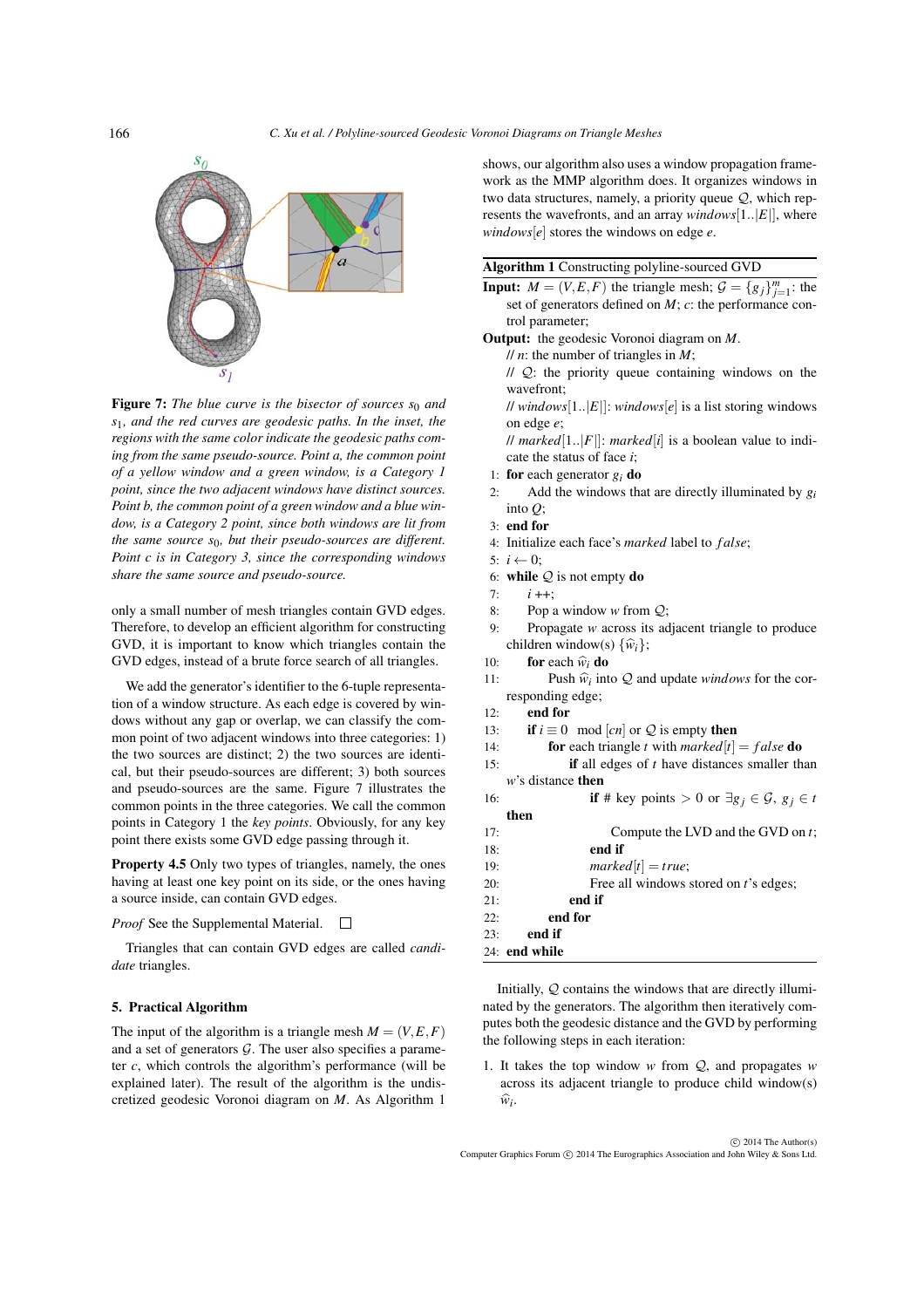

Figure 8: *Some examples of the geodesic Voronoi diagram (GVD) with polyline generators on triangle meshes. The generators, the bisectors and the iso-distance contours are drawn in red, pink and black, respectively. The background color also indicates the distance to the generators.* the bisectors and the iso distance comouts are drawn in red<br>the distance to the generators.<br>2. For each child window  $\hat{w}_i$ , it updates the geodesic dis-

- For each child window  $\hat{w}_i$ , it updates the tance of the vertex covered by  $\hat{w}_i$ , inserts  $\hat{w}_i$ tance of the vertex covered by  $\hat{w}$ , inserts  $\hat{w}$  to  $Q$  and updates the window list of the corresponding edge.
- 3. If the current iteration number is a multiple of [*cn*] or the priority queue is empty (i.e., when MMP algorithm terminates), check the candidate triangles and compute the LVD and GVD on them.

The algorithm repeats the above steps until the priority queue  $Q$  is empty. Upon termination, each edge is covered by a set of non-overlapping windows, from which one can compute the geodesic distance to arbitrary point.

Thank to the properties in Section 4, we can determine candidate triangles and compute GVD during the window propagation process in the MMP algorithm. Observe that in each iteration, the MMP algorithm propagates the window with the least geodesic distance. Thus, the distance for the top window in the priority queue  $Q$  is non-decreasing. Consider a triangle *t*. If each edge of *t* has a distance shorter than the distance of the current top window, we can guarantee that the triangle *t* has been fully covered by the geodesic wavefronts. In other words, the windows on *t*'s sides are final, and we are ready to check whether or not *t* contains the GVD. Since each edge contain  $O(n)$  windows, computing the exact distance from the source to the edge may be expensive. In our implementation, we measure the upper bound of the distance to edge  $e = (a, b)$  by  $(d(a) + d(b) + ||e||)/2$ , where  $d(v)$  is the geodesic distance to vertex *v* and  $||e||$  is the length of *e*. Our algorithm inherits the high performance of the MMP algorithm.

Property 5.1 On an *n*-face mesh with *m* generators, Algorithm 1 has an *O*(*Nn*log*N*) time complexity and an *O*(*Nn*) space complexity, where  $N = \max\{m, n\}.$ 

### *Proof* See the Supplemental Material.  $\Box$

There are two key issues in a practical implementation of geometric algorithms: numerical errors and degenerate cases. Since we use floating-point computation, there are two sources of numerical errors and degenerate cases: one is from the MMP algorithm itself and the other is from the GVD in each candidate triangle. For the MMP algorithm,

we use the method in [LZH07] to handle degenerate cases that is also robust to numerical errors. To robustly compute the LVD  $\mathcal{L}(t)$  and the GVD  $\mathcal{G}(t)$  on a triangle *t*, note that the LVD is a combination of two types of Euclidean Voronoi diagrams: additively weighted Voronoi diagram and line-segment Voronoi diagram. We use the plane sweep algorithm in [For87] (also know as Fortune's algorithm) that can efficiently construct both types of Voronoi diagrams in a unified way. By Property 4.1, a bisector is one of three different conic curves. So we choose to use the rational quadratic Bézier curve for representing bisectors [KHP95] and use the cocktail algorithm in [KLS98] to compute the planar Bézier curve intersections. To handle the degenerate cases in constructing Voronoi diagram, we use the symbolic perturbation technique in [EM90, Yap88]. The computed LVD  $\mathcal{L}(t)$ is represented as a graph. Then we compute the GVD by traversing  $\mathcal{L}(t)$  using depth-first-search (DFS). Specifically, for every LVD edge (i.e., a bisector), check whether the two associated windows come from different sources; if so, put the edge and its two endpoints into the GVD edge and node sets. Upon the termination of the DFS, the GVD structure is available. More implementation details are presented in Supplementary Material.

### 6. Experimental Results

We implemented our algorithm in C++ and tested it on realworld models. Some examples are shown in Figure 8. The source code is available upon request and the executable program can be downloaded on the internet<sup>†</sup>. Timing was measured a PC with an Intel Core i7-2600 3.40GHz CPU and 8GB memory. Our algorithm adopts the parameter *c* to balance the performance and memory consumption. In Algorithm 1, we look for the candidate triangles every [*cn*] iterations (see lines 13-23). A small *c* means that we do the checking more frequently, and thus, can identify and discard the useless windows at the early stage (see line 20). As a result, the memory consumption is low. However, frequent *inprogress* checking obviously slows down the performance.

<sup>†</sup> http://cg.cs.tsinghua.edu.cn/people/∼Yongjin/yongjin.htm

 $\odot$  2014 The Author(s)

<sup>-</sup>Computer Graphics Forum -c 2014 The Eurographics Association and John Wiley & Sons Ltd.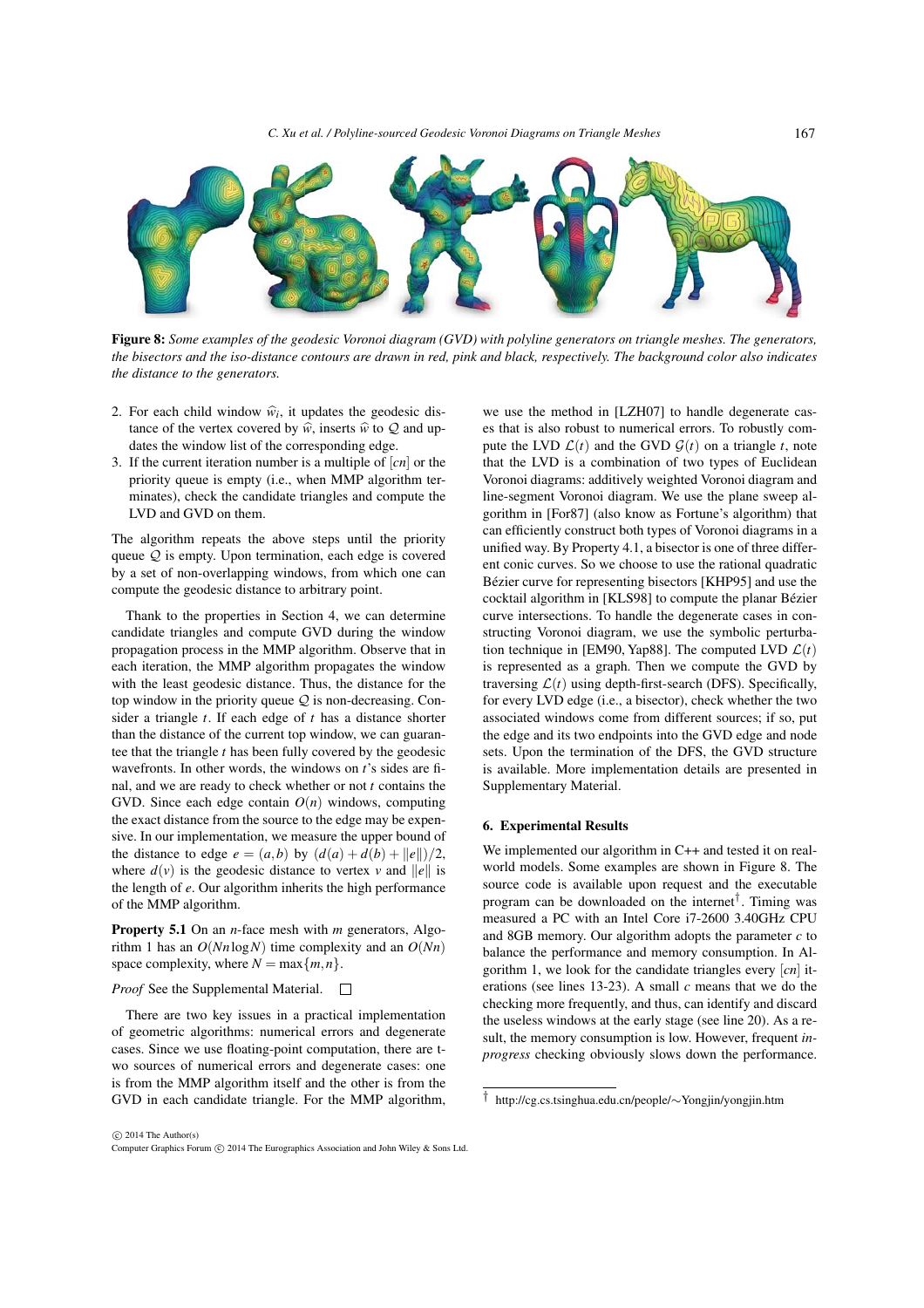| $\mathfrak{c}$ | 4-kid |       | Gargoyle |       | Bunny |      | Armadillo |      | Buddha |       |
|----------------|-------|-------|----------|-------|-------|------|-----------|------|--------|-------|
|                | Time  | Mem.  | Time     | Mem.  | Time  | Mem. | Time      | Mem. | Time   | Mem.  |
| 0.5            | 30.18 | 1.013 | 42.25    | 1.561 | 8.50  | 363  | 17.11     | 751  | 38.66  | 1.597 |
| 1.0            | 29.65 | 1.034 | 38.43    | 1.593 | 8.09  | 385  | 16.05     | 782  | 37.45  | 1.678 |
| 1.5            | 27.98 | 1.115 | 38.39    | 1.721 | 7.91  | 407  | 15.50     | 844  | 33.36  | 1.743 |
| 2.0            | 27.02 | 1.153 | 35.59    | 1.783 | 7.73  | 418  | 15.47     | 876  | 31.01  | 1.798 |
| 2.5            | 26.94 | 1.186 | 32.73    | 1.824 | 7.59  | 425  | 14.77     | 887  | 30.22  | 1.870 |
| 3.0            | 26.69 | 1.217 | 33.79    | 1.882 | 7.21  | 435  | 14.12     | 889  | 29.66  | 1.904 |
| 3.5            | 25.91 | 1.245 | 31.87    | 1.910 | 7.13  | 445  | 14.16     | 914  | 29.39  | 1.964 |
| 4.0            | 25.53 | 1.276 | 32.29    | 1.919 | 6.94  | 448  | 13.85     | 943  | 28.82  | 1.979 |
| 4.5            | 25.02 | 1.305 | 31.52    | 1.971 | 6.84  | 456  | 13.63     | 948  | 28.71  | 2.006 |
| 5.0            | 24.85 | 1.311 | 30.44    | 1.984 | 6.80  | 461  | 13.58     | 954  | 28.42  | 2,024 |
| 5.5            | 24.72 | 1.345 | 30.34    | 2.001 | 6.73  | 474  | 13.33     | 961  | 28.04  | 2.055 |
| 6.0            | 23.91 | 1.353 | 30.62    | 2.005 | 6.71  | 482  | 13.16     | 969  | 27.57  | 2.060 |

Table 1: *The parameter c balances the memory consumption and the performance. Time is measured in seconds and memory is measured in MB.*

| Model         | n    | Memory (MB) |       | Time(s)    |       |  |
|---------------|------|-------------|-------|------------|-------|--|
|               |      | $c=\infty$  | $c=1$ | $c=\infty$ | $c=1$ |  |
| <b>Botijo</b> | 23K  | 67          | 52    | 0.90       | 1.04  |  |
| Kitten        | 33K  | 98          | 78    | 1.27       | 1.39  |  |
| Bone          | 40K  | 108         | 86    | 1.46       | 1.70  |  |
| Horse         | 97K  | 310         | 230   | 3.66       | 4.76  |  |
| Bunny         | 144K | 490         | 385   | 6.36       | 8.20  |  |
| Armadillo     | 346K | 1.022       | 782   | 12.26      | 16.49 |  |
| 4-kid         | 400K | 1.437       | 1.034 | 23.13      | 30.61 |  |
| Gargoyle      | 700K | 2,131       | 1,593 | 30.28      | 39.96 |  |
| <b>Buddha</b> | 800K | 2.163       | 1.678 | 28.94      | 38.22 |  |

**Table 2:** *Setting*  $c = \infty$  *leads to the best performance and the most memory consumed.*

On the other hand, a large *c* means less-frequent checking. An extreme case is that a sufficiently large  $c$  (e.g.,  $c > n$ ) results in a *delayed* checking, i.e., when the MMP algorithm is done. So one can achieve the best performance but with the most memory consumed. See Tables 1 and 2.

Table 3 reveals the relationship between the number of generators *m* and the performance/consumed memory. Increasing *m* to a reasonable extent usually reduces the computational cost, since each geodesic wavefront only need to cover a small portion of the surface. On the other hand, a very large *m* means that the GVD and the LVD are more complicated, which take more time to compute.

Below we present the comparisons of our polyline-

|                  |         | Bunny     | Armadillo |           |  |  |
|------------------|---------|-----------|-----------|-----------|--|--|
| $\boldsymbol{m}$ | Time(s) | Mem. (MB) | Time(s)   | Mem. (MB) |  |  |
| 2                | 8.81    | 925       | 15.76     | 1,744     |  |  |
| 8                | 8.93    | 860       | 16.10     | 1,725     |  |  |
| 32               | 7.20    | 699       | 16.56     | 1,639     |  |  |
| 128              | 5.72    | 561       | 15.76     | 1,452     |  |  |
| 512              | 4.95    | 474       | 13.24     | 1,229     |  |  |
| 2.048            | 5.11    | 427       | 12.11     | 1,072     |  |  |
| 8,192            | 6.76    | 480       | 14.75     | 1,091     |  |  |
| 32.768           | 8.77    | 692       | 18.02     | 1.203     |  |  |

Table 3: *The performance and memory consumption vs the number of generators m.*



Figure 9: *Leftmost: original mesh. Middle left: original offsets. Middle: refined mesh. Middle right: refined offsets. Rightmost: GVD. Mesh refinement does not help with the construction of GVD.*

.

sourced GVD algorithm with three closedly related work (i.e., the geodesic offset structure of polyline generators [BK07], the accurate GVD with point generators [LCT11] and the fast approximate GVD [XYH12]).

# 6.1. Comparison with [BK07]

As another important structure, geodesic offsets are usually created by using only distance information at vertices, and approximating the geodesic distance inside the triangles by interpolating. This method is only suitable for regular and high resolution meshes. In [BK07] an adaptive refinement scheme is proposed that re-meshes the model for the region where the interpolating generates an obvious error and smoothes the geodesic offsets.

It is quite convenient to construct the structure of Voronoi diagram from offsets in 2D with only point generators by connecting the *ridges* on the offsets. However, this is not the case in GVD and geodesic offsets. First, the complex structure of GVD, including line segments, hyperbolic segments and parabolic segments, makes the building of accurate GVD very difficult. Second, the method that creates GVD from geodesic offsets itself has an accuracy problem too: an arbitrarily accurate GVD cannot be obtained with a fixed number of geodesic offsets. These problems cannot be solved by any re-meshing method (including [BK07]) because it is an intrinsic defect of the method itself. For example, Figure 9 gives the results generated by the refinement in [BK07]. We can see that although the refinement indeed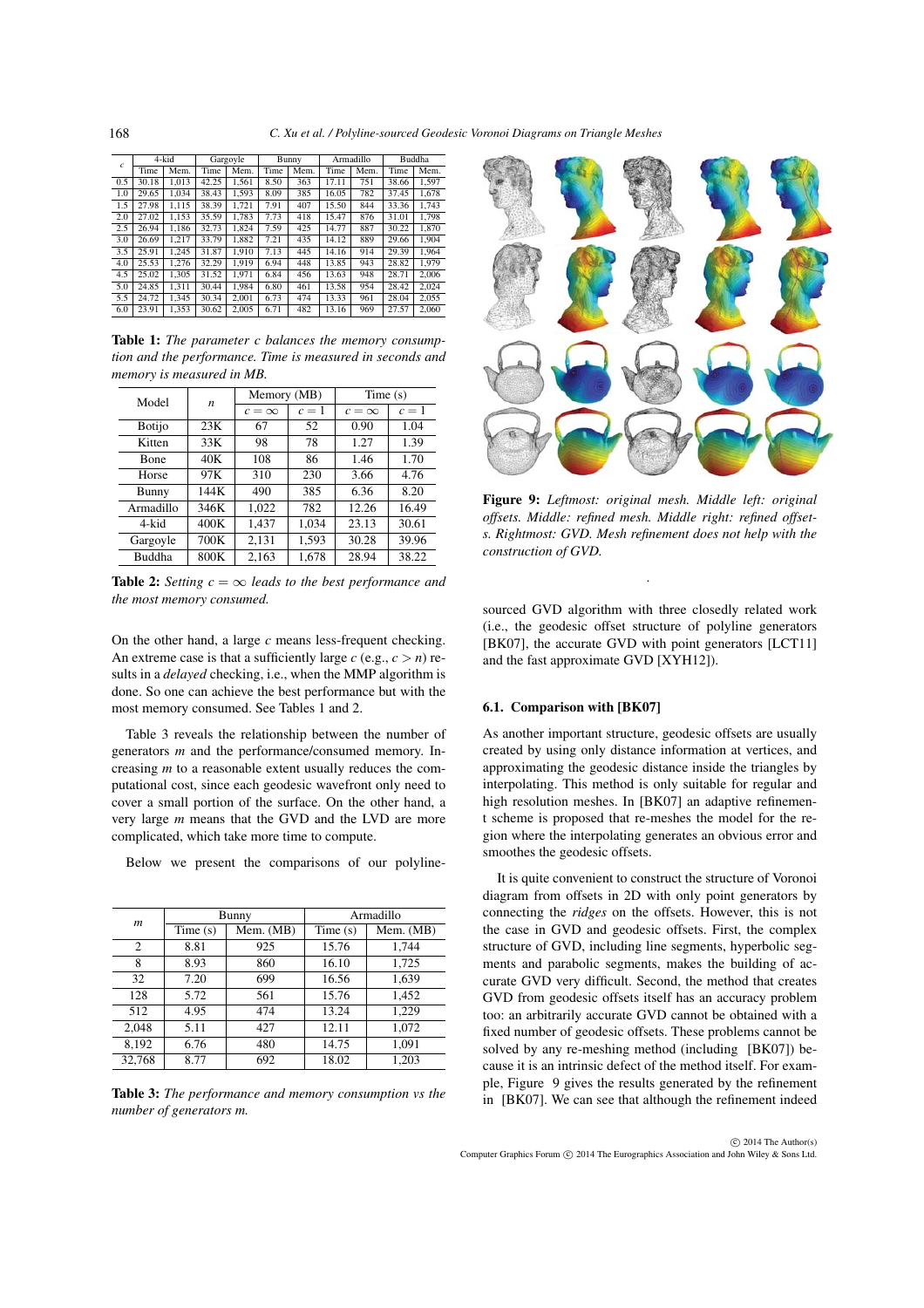| Model     | n    | Our algorithm | Liu's algorithm |
|-----------|------|---------------|-----------------|
| Kitten    | 33K  | 1.27          | 3.51            |
| Horse     | 97K  | 3.66          | 12.74           |
| Bunny     | 144K | 6.36          | 22.47           |
| Armadillo | 346K | 12.26         | 45.64           |

Table 4: *Running time comparison (in seconds) between our algorithm*  $(c = \infty)$  *and Liu's algorithm [LCT11].* 

improves the appearance of the offsets, constructing accurate GVD structure from offsets cannot be achieved with the current accuracy of offsets.

# 6.2. Comparison with [LCT11]

Liu et al. [LCT11] proposed a practical algorithm (called Liu's algorithm in the following) to construct GVDs with point sources. Our algorithm differs from Liu's algorithm in two aspects.

First, Liu's algorithm does not apply to the case with sources of line segments. In details, a necessary preprocessing in Liu's algorithm is to subdivide triangles of mesh until the bisectors cross each face at most one time. This condition is judged by the windows on each edge (or in this paper, key points number provides this information). However, when line segments exist as generators, there are cases when the preprocessing procedure will fail.

Second, our algorithm reveals the deep relationship between the structure of the MMP algorithm itself and the GVD structure. Accordingly our algorithm has a better performance than Liu's algorithm. See Table 4.

# 6.3. Comparison with [XYH12]

Xin et al. [XYH12] proposed an *approximate* method for constructing GVDs with point sources, which performs as follows:

- 1. Taking all generators as sources, compute the multisource geodesic distance field on the subdivided mesh. Upon the termination, each vertex is labeled its nearest source (generator).
- 2. Identify the edges whose end points have different labels, since these edges intersect the bisectors. Use linear interpolation to approximate the intersection.
- 3. Construct the bisectors by checking all triangles containing at least two intersection points. If there are two intersection points, use a line segment to connect them. For the case with three intersection points, find a point inside the triangle and then connect it to all three intersections.
- 4. Finally, trace the bisectors to form the Voronoi cells.

This approximate algorithm is efficient, easy to implement and works fairly well for high resolution mesh with regular triangulation and a large amount of uniformly distributed sites. However, it produces very poor results on meshes with irregular triangulations or when the number of sites is small. The right inset shows a case that the exact GVD bisector has a sharp corner (see (a)), whereas the approximate bisector simply follows iso-distance contours, leading to a wrong result (see (b)). Simply improving the triangulation quality and/or increasing mesh resolution can only partial-



(a) Exact (b) Approximate bisectors bisectors

ly solve the problem, since there is no guarantee that tracing the cut locus can produce the correct GVD bisectors. Moreover, the overhead of remeshing and computing the geodesic would be very high. Therefore, it is highly desirable to use our proposed algorithm for computing accurate GVD on arbitrary triangle meshes.

# 6.4. Limitations

The GVD with polyline generators computed by our method is exact if numerical operations are exact. However, in our current implementation, we use floating-point computation due to its high efficiency. Although our method uses the robust implementation [KLS98] for intersection of rational quadratic Bézier curves representing bisectors [KHP95] and handle degenerate cases using the symbolic perturbation technique [EM90,Yap88], our method cannot guarantee theoretically that for the LVD retricted in each candidate triangle, the numerical results are topologically consistent with theoretically correct solutions. We will address this issue using some topology-oriented techniques in a future work.

### 7. Conclusion

This paper investigates the GVDs in a general setting, where the generators are polylines. We show that a typical bisector contains line segments, hyperbolic segments, and parabolic segments, therefore, computing GVD with polyline generators is more challenging than the GVD with point sources as well as the 2D Euclidean Voronoi diagrams. We introduce a new concept, called *local Voronoi diagram*, or LVD, which is a combination of weighted and line-segment Euclidean Voronoi diagrams. We show that when restricting on a mesh triangle, the GVD is a subset of the LVD, which can be computed by using the existing 2D Euclidean techniques. Moreover, only two types of mesh faces can contain GVD edges. Guided by these results, we propose an efficient algorithm for constructing the exact GVD with polyline generators. Our algorithm distinguishes with the existing GVD work in

-Computer Graphics Forum -c 2014 The Eurographics Association and John Wiley & Sons Ltd.  $\odot$  2014 The Author(s)